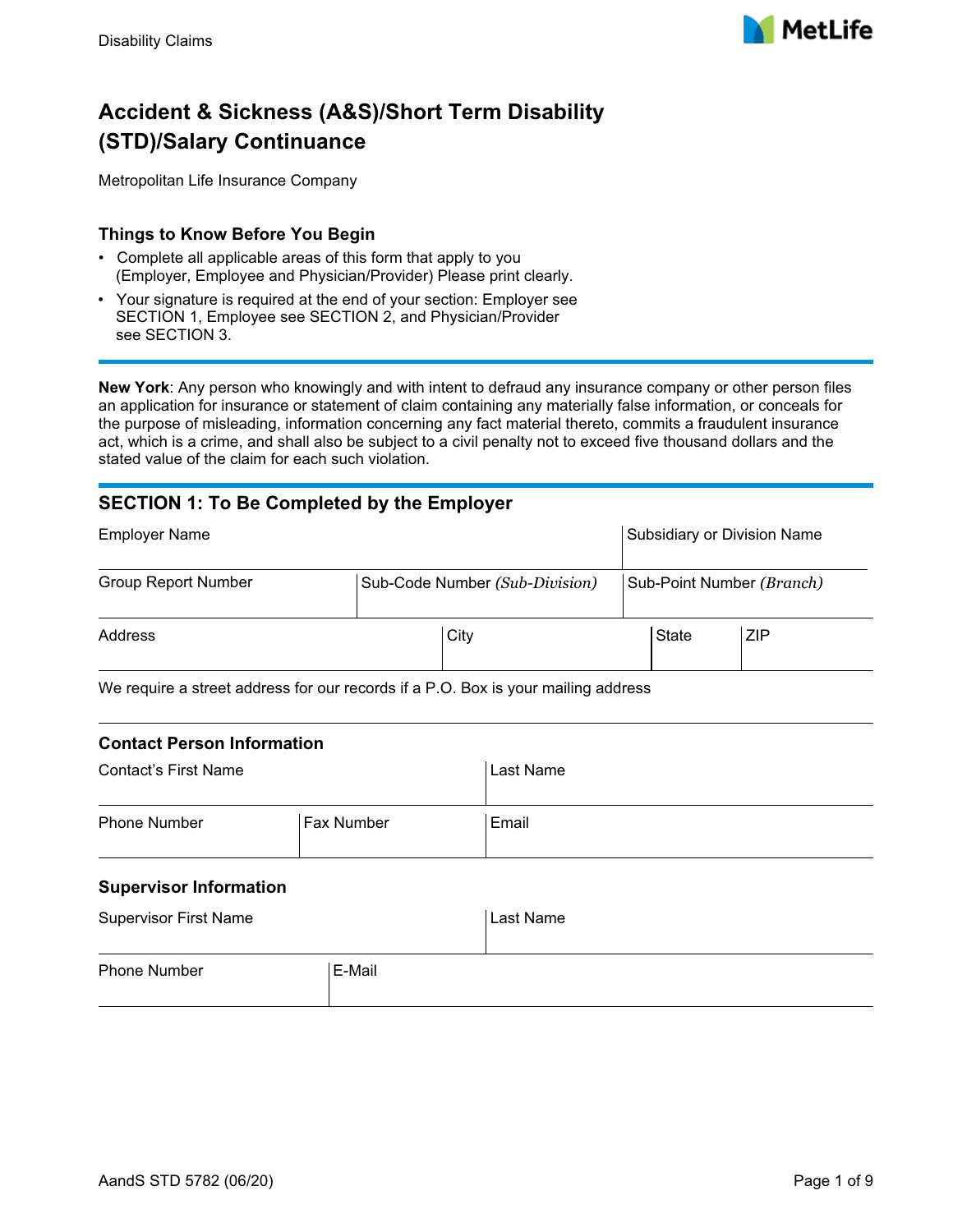### **Employee Information**

| <b>First Name</b>                                                                                                                                                                                    | Middle Name                                   |                                                                                         |                      | Last Name                 |            |  |
|------------------------------------------------------------------------------------------------------------------------------------------------------------------------------------------------------|-----------------------------------------------|-----------------------------------------------------------------------------------------|----------------------|---------------------------|------------|--|
| <b>Social Security Number</b>                                                                                                                                                                        |                                               | Employee ID Number (if applicable)                                                      |                      | Date of Hire (mm/dd/yyyy) |            |  |
| <b>Job Title</b>                                                                                                                                                                                     |                                               |                                                                                         |                      | <b>Work Phone Number</b>  |            |  |
| Job Class<br>Medium<br>Sedentary<br>$\Box$ Light                                                                                                                                                     | Heavy                                         | Very Heavy                                                                              |                      | Home Phone Number         |            |  |
| <b>Work Location Address</b>                                                                                                                                                                         |                                               | City                                                                                    |                      | <b>State</b>              | <b>ZIP</b> |  |
| Is condition work-related?<br>Yes<br>No<br>If yes, provide:<br>W/C Contact Person's Phone Number<br>Workers' Comp (WC) Carrier<br>Workers' Comp Claim Number                                         |                                               |                                                                                         |                      |                           |            |  |
| W/C Contact Person -<br><b>First Name</b>                                                                                                                                                            |                                               | Last Name                                                                               |                      |                           |            |  |
| <b>First Date of Absence</b><br><b>Date Last Worked</b><br>Date Returned To<br>Eff. Date of Coverage<br>(mm/dd/yyyy)<br>(mm/dd/yyyy)<br>(mm/dd/yyyy)<br>Work $(mm/dd/yyyy)$<br>□ Actual<br>Estimated |                                               |                                                                                         |                      |                           |            |  |
| Basic Earnings (exclusive of overtime, bonus, etc.)<br>\$<br>Premium                                                                                                                                 | Weekly<br>Hourly<br>$\perp$<br><b>Benefit</b> | $\perp$<br>Payroll Classification                                                       | Bi-weekly<br>$\perp$ | Monthly<br>$\mathbf{L}$   | Annual     |  |
| $\Box$ Pre-Tax $\Box$ Post-Tax<br>contributions<br>Employer<br>% Employee                                                                                                                            | Amount<br>%                                   | Exempt $\Box$ Non-Exempt $\Box$ Salaried $\Box$ Hourly<br>□ Non-Union<br>Union<br>Other |                      |                           |            |  |
| Employee's Status as of First Day of Absence                                                                                                                                                         |                                               |                                                                                         |                      |                           |            |  |
| Vacation<br>Active                                                                                                                                                                                   | <b>LOA</b>                                    | Laid Off                                                                                | Terminated           | Retired                   |            |  |
| If other than Active, please explain                                                                                                                                                                 |                                               |                                                                                         |                      |                           |            |  |
| <b>Work Week</b><br><b>Hours Worked Per Week</b><br><b>Full Time</b><br>Regular<br>Part Time<br>Variable                                                                                             |                                               |                                                                                         |                      |                           |            |  |
| <b>Scheduled Work Week</b><br>М                                                                                                                                                                      | Tu                                            | W<br>Th                                                                                 | F                    | Sa                        | Su         |  |
| If STD buy up, date enrollment<br>LTD Coverage?<br>Has return to work been discussed with employee?<br>card signed $(mm/dd/yyyy)$<br>Yes<br>Yes<br>No<br>No                                          |                                               |                                                                                         |                      |                           |            |  |
| Can employee's job be modified/accommodated?<br>No If yes, please describe.<br>Yes<br>$\perp$                                                                                                        |                                               |                                                                                         |                      |                           |            |  |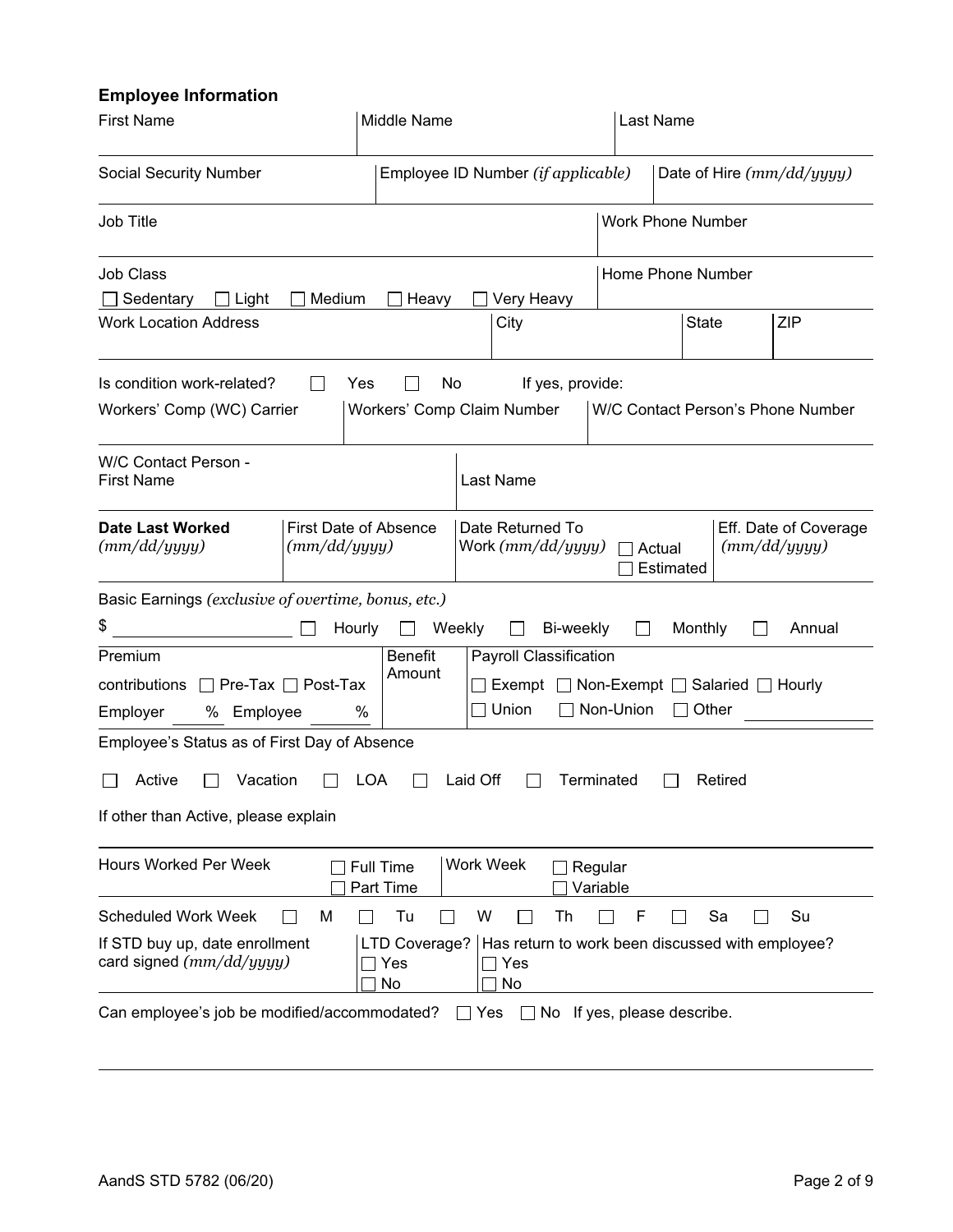To the best of your knowledge, indicate if the employee has filed for or is receiving income from any of the following sources:   $\mathcal{L}_{\rm{max}}$  $\mathbf{r}$  $\mathbf{r}$ 

|                              | <b>Applied</b><br>for | <b>Receiving</b> | \$ Amount | <b>Frequency</b> | <b>From Date</b> | <b>To Date</b> |
|------------------------------|-----------------------|------------------|-----------|------------------|------------------|----------------|
| Salary Continuance/Sick      |                       |                  |           |                  |                  |                |
| Leave                        |                       |                  |           |                  |                  |                |
| COVID 19 Paid Sick Leave     |                       |                  |           |                  |                  |                |
| <b>Worker's Compensation</b> |                       |                  |           |                  |                  |                |
| <b>State Disability</b>      |                       |                  |           |                  |                  |                |
| Other (please identify)      |                       |                  |           |                  |                  |                |

#### **Provide weekly deduction amounts, if applicable:**

|                         | Pre Tax | Post Tax | \$ Weekly Amount |
|-------------------------|---------|----------|------------------|
| Medical                 |         |          |                  |
| Life                    |         |          |                  |
| Dental                  |         |          |                  |
| LTD                     |         |          |                  |
| Other (please identify) |         |          |                  |

| <b>Sign</b><br><b>Here</b> | Authorizing Employer Signature | Date $(mm/dd/yyyy)$ |
|----------------------------|--------------------------------|---------------------|
|                            |                                |                     |

### **SECTION 2: To Be Completed by Employee**

Some services in connection with your Disability Claim may be performed by our affiliate, MetLife Global Operations Support Center Private Limited. This service arrangement in no way alters Metropolitan Life Insurance Company's obligations to you. Services will not be performed by our affiliate if prohibited by state or local law or by mutual agreement with the Group Customer.

| <b>First Name</b>                                                                 |                                  | Middle Name                                                     |       | Last Name                                        |              |              |            |                                |
|-----------------------------------------------------------------------------------|----------------------------------|-----------------------------------------------------------------|-------|--------------------------------------------------|--------------|--------------|------------|--------------------------------|
| <b>Social Security Number</b>                                                     |                                  | Employee ID number (if applicable) Date of Birth $(mm/dd/yyyy)$ |       |                                                  |              |              |            | Gender<br>M<br>ПF              |
| Address                                                                           |                                  |                                                                 | City  |                                                  | <b>State</b> |              | <b>ZIP</b> |                                |
| We require a street address for our records if a P.O. Box is your mailing address |                                  |                                                                 |       |                                                  |              | Email        |            |                                |
| Home Phone Number                                                                 | <b>Marital Status</b><br>Married | Single                                                          | Other | <b>Federal Tax Status</b><br>∣ Single<br>Married |              |              |            | Tax Exemptions (Number)        |
| Date Disability Began                                                             |                                  | Is your disability due to                                       |       | Date                                             |              |              | Time       |                                |
| (mm/dd/yyyy)                                                                      | Illness?                         |                                                                 |       |                                                  |              | (mm/dd/yyyy) |            | AM<br>$\overline{\phantom{a}}$ |
|                                                                                   |                                  | Injury/Accident? If due to injury/accident, provide             |       |                                                  |              |              |            | <b>PM</b>                      |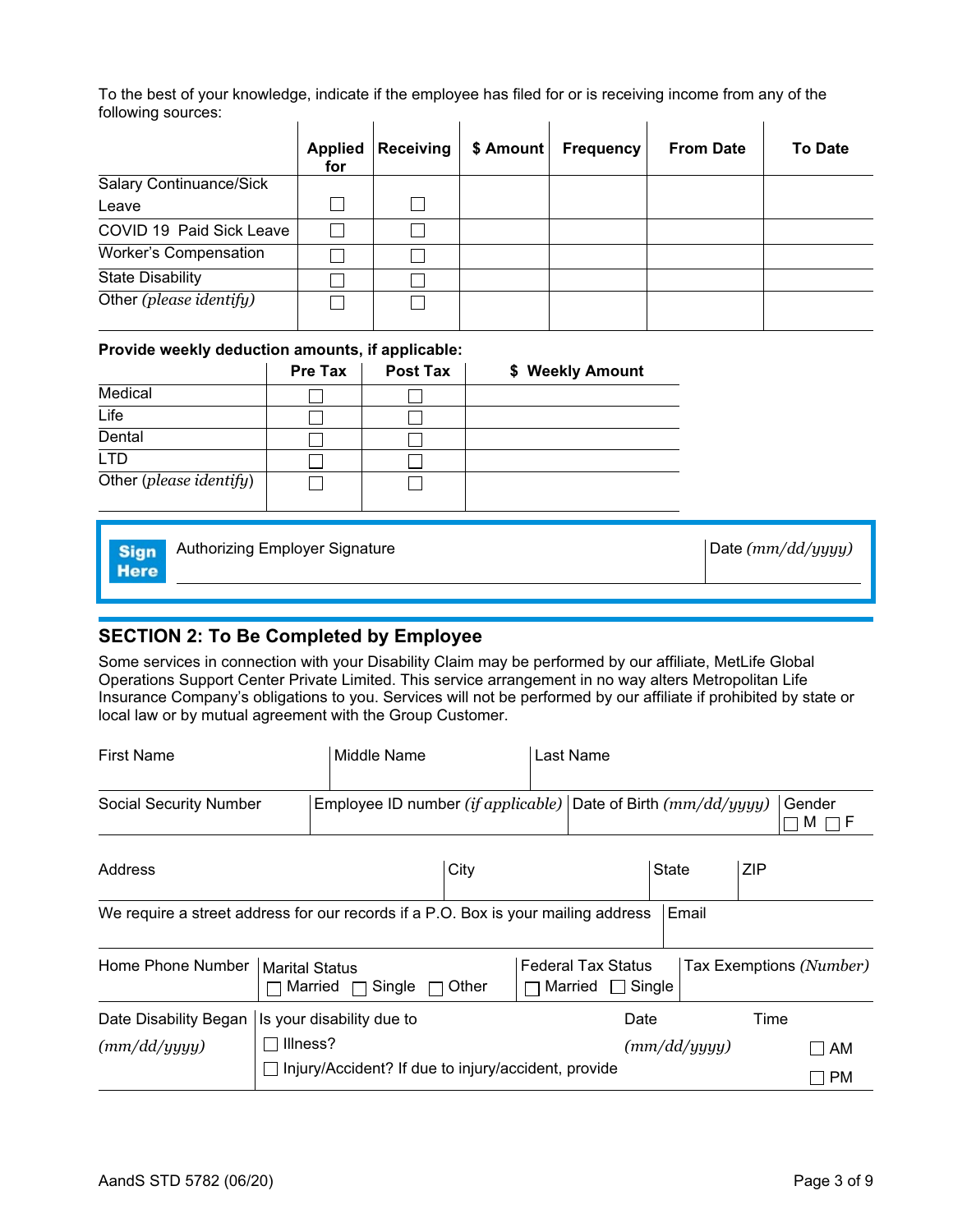#### Provide Details *(Where and How)*

| Is this condition work-related? $\Box$ Yes $\Box$ No | Automobile-related? $\Box$ Yes $\Box$ No |  |
|------------------------------------------------------|------------------------------------------|--|
|                                                      |                                          |  |

Name of physicians/providers who have treated you for this condition within the past 12 months

| <b>Name of Physician/Provider</b> | <b>Phone</b><br><b>Number</b> | Dates of<br>Treatment: I<br>From | Dates of<br>Treatment:<br>Тο | <b>Physician/Provider</b><br><b>Specialty</b> |
|-----------------------------------|-------------------------------|----------------------------------|------------------------------|-----------------------------------------------|
|                                   |                               |                                  |                              |                                               |
|                                   |                               |                                  |                              |                                               |

Please describe what prevents you from performing the duties of your job.

| <b>Sign</b><br><b>Here</b> | <b>Employee Signature</b> | Date $(mm/dd/yyyy)$ |
|----------------------------|---------------------------|---------------------|
|                            |                           |                     |

### **SECTION 3: To Be Completed by Attending Physician/Provider**

**This report is to assist us in making a disability determination that impacts income replacement for your patient. A MetLife claim representative may telephone your office if additional information is needed.**

| <b>Patient First Name</b>                                                                         |  | Middle Name                                                                                                              | Last Name |                                               |  |
|---------------------------------------------------------------------------------------------------|--|--------------------------------------------------------------------------------------------------------------------------|-----------|-----------------------------------------------|--|
| Date Disability Began<br>(mm/dd/yyyy)                                                             |  | Initial date of treatment for this<br><b>Expected Return to Work</b><br>Date $(mm/dd/yyyy)$<br>disability $(mm/dd/yyyy)$ |           | Most recent date of<br>treatment (mm/dd/yyyy) |  |
| Is this condition work related?<br>l Yes<br>⊟ No<br>$\mathbf{I}$<br><b>Primary Diagnosis Code</b> |  | Diagnosis                                                                                                                |           |                                               |  |
| Secondary Diagnosis Code                                                                          |  | Diagnosis                                                                                                                |           |                                               |  |

Objective Findings

| CPT4                                                          |                          | Procedure               |                        | Date $(mm/dd/yyyy)$ |                           |
|---------------------------------------------------------------|--------------------------|-------------------------|------------------------|---------------------|---------------------------|
| If pregnancy, delivery date<br>(mm/dd/yyyy)                   | Expected<br>(mm/dd/yyyy) |                         | Actual<br>(mm/dd/yyyy) |                     | Type of delivery          |
| If patient has been hospitalized<br>Inpatient<br>∣ Outpatient |                          | Admitted $(mm/dd/yyyy)$ |                        |                     | Discharged $(mm/dd/yyyy)$ |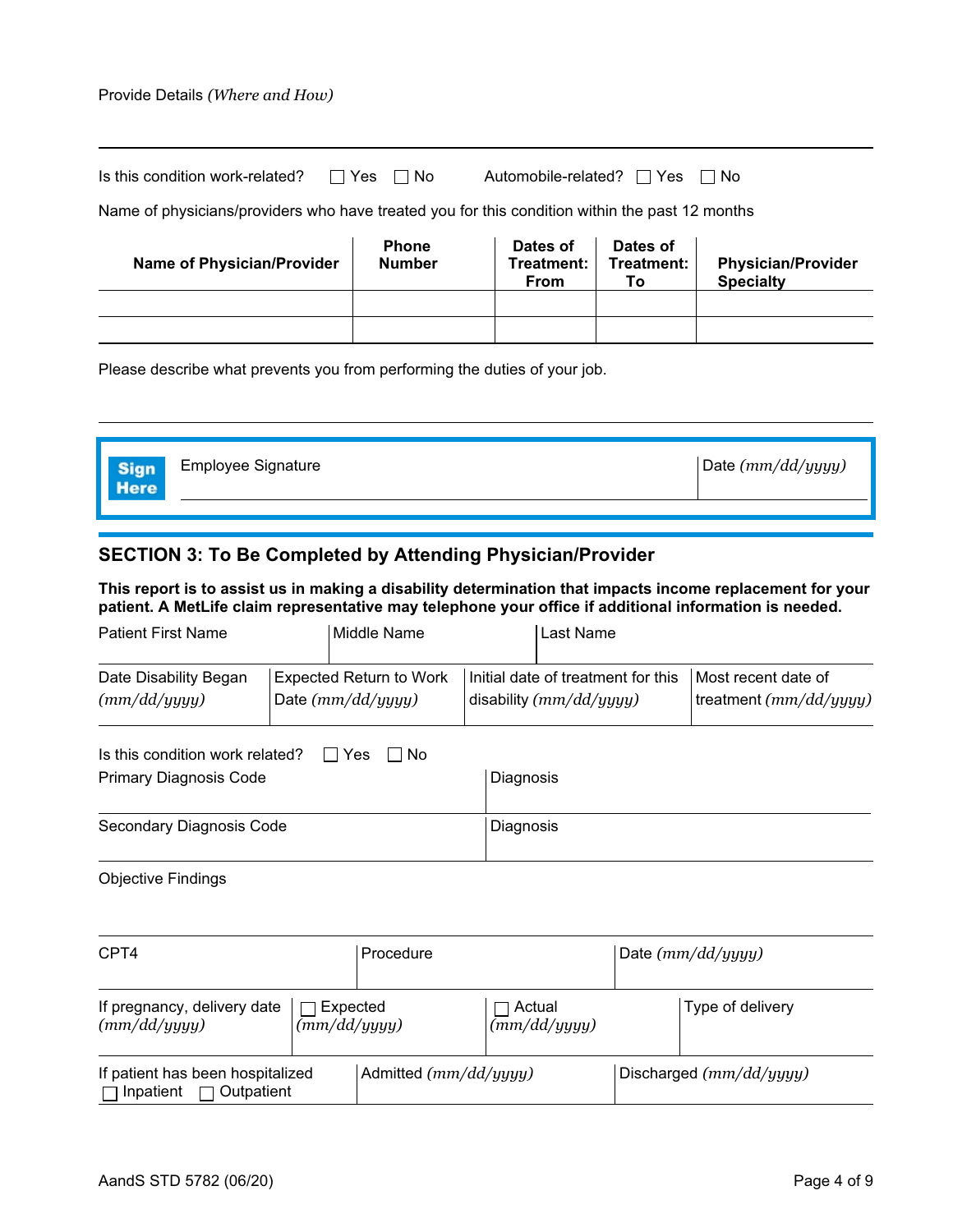| Treatment Plan:                         | $\Box$ Additional Testing $\Box$ Medication |  |                         | <b>Therapy</b> Surgery | $\Box$ Hospitalization |
|-----------------------------------------|---------------------------------------------|--|-------------------------|------------------------|------------------------|
|                                         | $\sqcap$ Referral                           |  | $\Box$ Other (Describe) |                        |                        |
| Medications prescribed (names, dosages) |                                             |  |                         |                        |                        |
|                                         |                                             |  |                         |                        |                        |

Is patient able to work with job modifications or restrictions? *(please be specific)*

| Physician/Provider Specialty                                  |                     | E-mail |            |              |                     |     |
|---------------------------------------------------------------|---------------------|--------|------------|--------------|---------------------|-----|
| Address                                                       |                     | City   |            | <b>State</b> |                     | ZIP |
| Tax ID Number                                                 | <b>Phone Number</b> |        | Fax Number |              |                     |     |
| Signature of Physician/Provider<br><b>Sign</b><br><b>Here</b> |                     |        |            |              | Date $(mm/dd/yyyy)$ |     |
|                                                               |                     |        |            |              |                     |     |

### **SECTION 4: How to Submit This Form**

**Mail: Fax:** MetLife Disability 1-800-230-9531 PO Box 14590 Lexington KY 40512-4590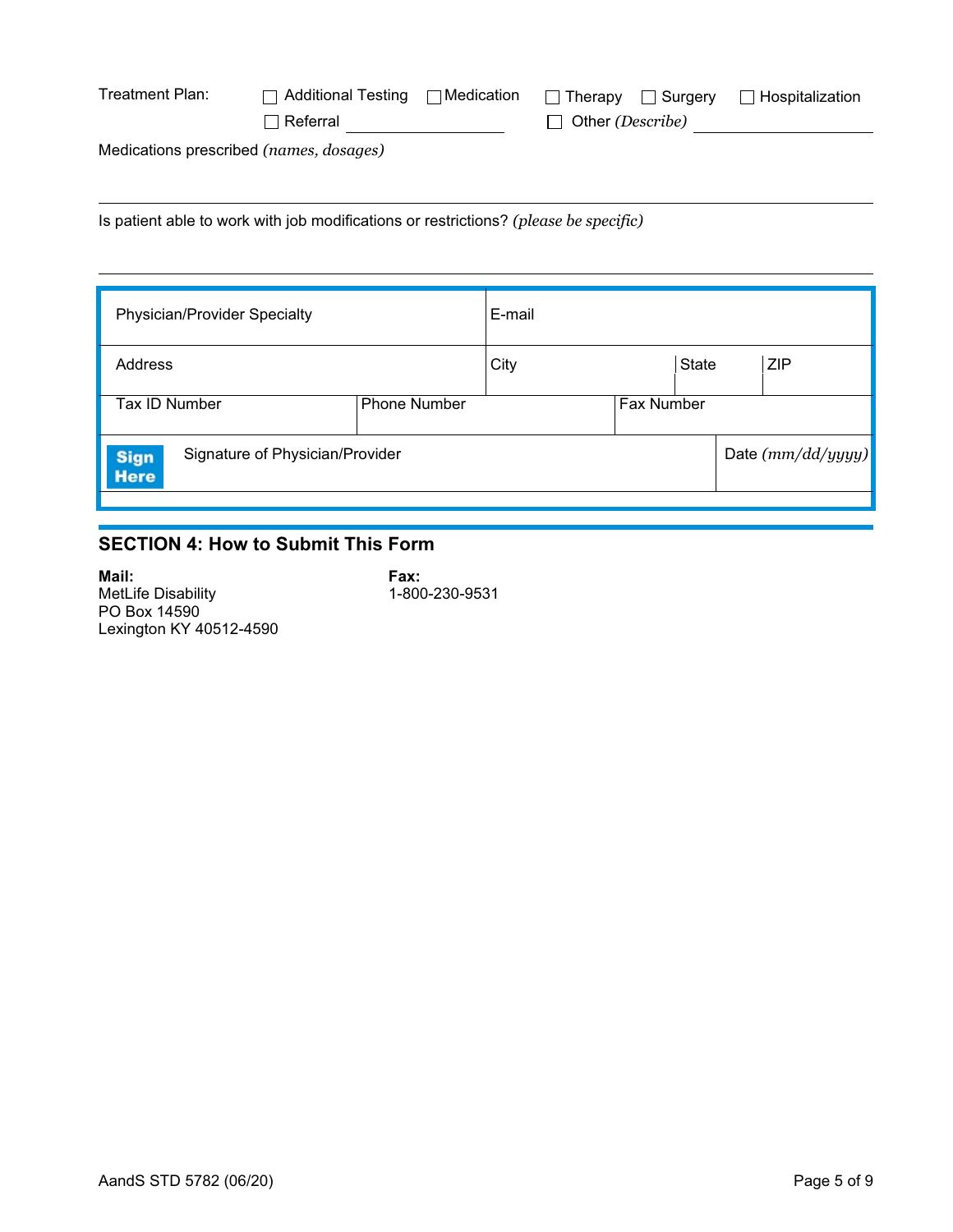## **Authorization to Disclose Information About Me**

Metropolitan Life Insurance Company

#### **Things to Know Before You Begin**

- Section 2 requires your signature.
- Return this form as soon as possible to expedite processing of your claim as described in Section 3 and keep a copy for your records.
- If you are the Authorized Representative, include a copy of the legal document(s) authorizing you to act on the Claimant's behalf and include the claim number at the top of each page.

**HIPAA: This Authorization has been carefully and specifically drafted to permit disclosure of health information consistent with the privacy rules adopted and subsequently amended by the United States Department of Health and Human Services pursuant to the Health Insurance Portability and Accountability Act of 1996** *(HIPAA).*

#### **NOTE TO ALL HEALTH CARE PROVIDERS:**

The Genetic Information Nondiscrimination Act of 2008 *(GINA)* prohibits employers and other entities covered by GINA Title II from requesting or requiring genetic information of an individual or family member of the individual, except as specifically allowed by this law. To comply with this law, we are asking that you not provide any genetic information when responding to this request for medical information. 'Genetic information' as defined by GINA, includes an individual's family medical history, the results of an individual's or family member's genetic tests, the fact that an individual or an individual's family member sought or received genetic services, and genetic information of a fetus carried by an individual or an individual's family member or an embryo lawfully held by an individual or family member receiving assistive reproductive services.

#### **SECTION 1: Claimant Information**

| <b>First Name</b>            | Middle Name    | Last Name                             |  |  |  |
|------------------------------|----------------|---------------------------------------|--|--|--|
| Date of Birth $(mm/dd/yyyy)$ | l Claim Number | $ ID$ Number ( <i>if applicable</i> ) |  |  |  |
|                              |                |                                       |  |  |  |

### **SECTION 2: Authorization & Signature**

For purposes of determining my eligibility for disability benefits or request for reasonable accommodation under the Americans with Disabilities Act *(ADA)*, the administration of my disability benefit plan *(which may include assisting me in returning to work, or applying for Social Security Disability Insurance benefits)*, and the administration of other benefit plans in which I participate that may be affected by my eligibility for disability benefits, including but not limited to any Workers' Compensation, employee assistance or disease management program, I permit the following disclosures of information about me to be made in the format requested, including by telephone, fax or mail:

- 1. **I permit:** any physician or other medical/care provider, hospital, clinic, other medical related facility or service, pharmacy benefit administrator, insurer, employer, government agency, group policyholder, contract holder or benefit plan administrator to disclose to Metropolitan Life Insurance Company *("MetLife")*, and any consumer reporting agencies, investigative agencies, attorneys, and independent claim administrators acting on MetLife's behalf, any and all information about my health, medical care, employment, and disability claim.
- 2. **I permit:** MetLife to disclose to my employer or its agents acting in the capacity of administrator of its benefit plans or programs, including but not limited to, Workers' Compensation, employee assistance, or disease management programs, any and all information about my health, medical care, employment, and disability claim.





Your refusal to complete and sign this form may affect your eligibility for Benefits.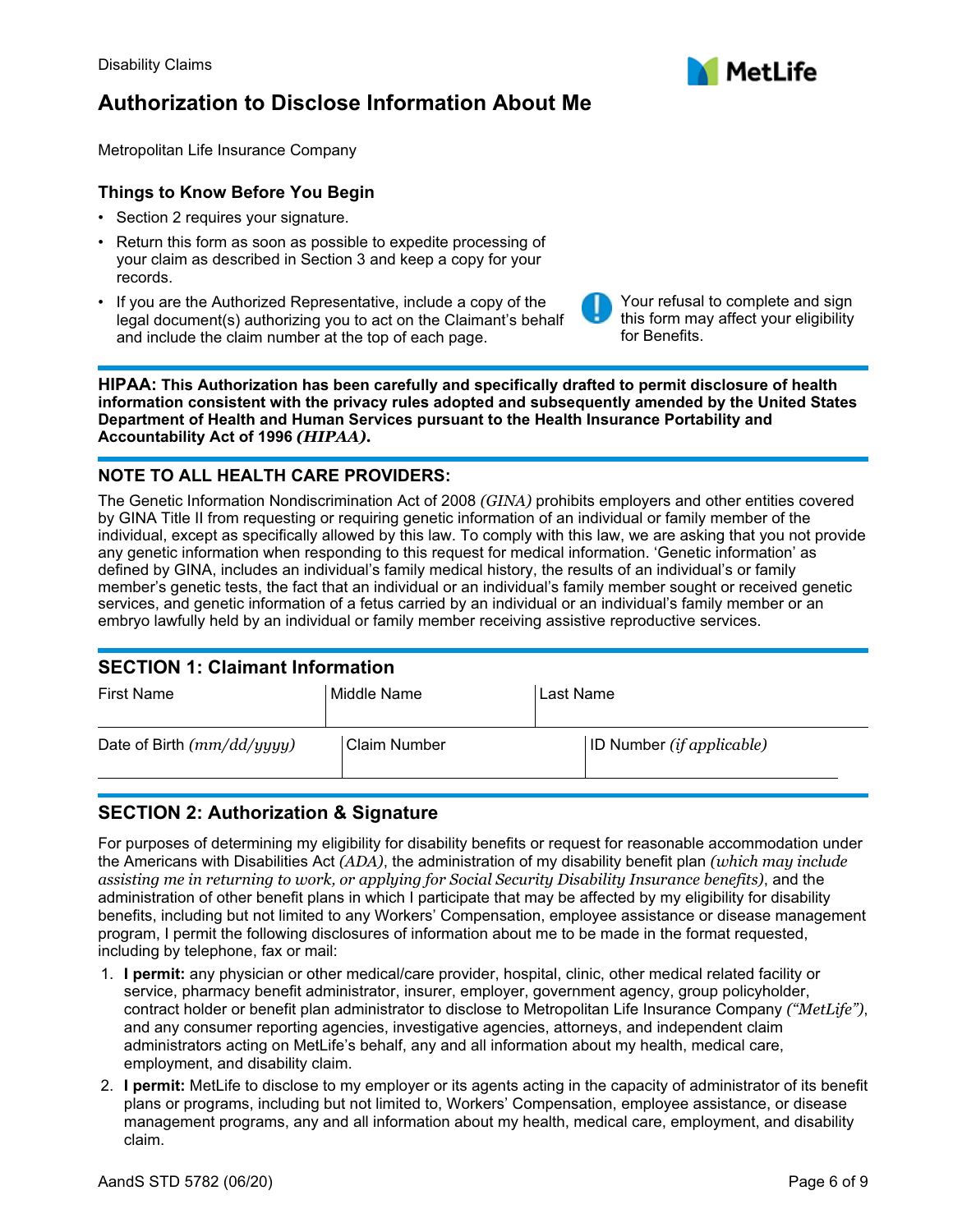**This Authorization to Disclose Information About Me** specifically includes my permission to disclose my entire medical record, including medical information, records, test results, and data on: medical care or surgery; psychiatric or psychological medical records, but not psychotherapy notes; and alcohol or drug abuse including any data protected by Federal Regulations 42 CFR Part 2 or other applicable laws. **Information concerning mental illness, HIV, AIDS, HIV related illnesses and sexually transmitted diseases or other serious communicable illnesses may be controlled by various laws and regulations. I consent to disclosure of such information, but only in accordance with laws and regulations as they apply to me. Information that may have been subject to privacy rules of the U.S. Department of Health and Human Services, once disclosed, may be subject to redisclosure by the recipient as permitted or required by law and may no longer be covered by those rules. Your health care provider may not condition your treatment on whether you sign this authorization.**

**I understand** that I may revoke this authorization at any time by writing to MetLife Disability at PO Box 14590, Lexington KY 40512-4590, except to the extent that action has been taken in reliance on it. If I do not, it will be valid for 24 months from the date I sign this form or the duration of my claim for benefits, whichever period is shorter. A photocopy of this authorization is as valid as the original form and I have a right to receive a copy upon request.

| <b>Sign</b><br><b>Here</b> | Claimant's Signature | Date $(mm/dd/yyyy)$ |
|----------------------------|----------------------|---------------------|
|                            |                      |                     |

### **SECTION 3: How to Submit This Form**

**Mail: Fax:** MetLife Disability 1-800-230-9531 PO Box 14590 Lexington KY 40512-4590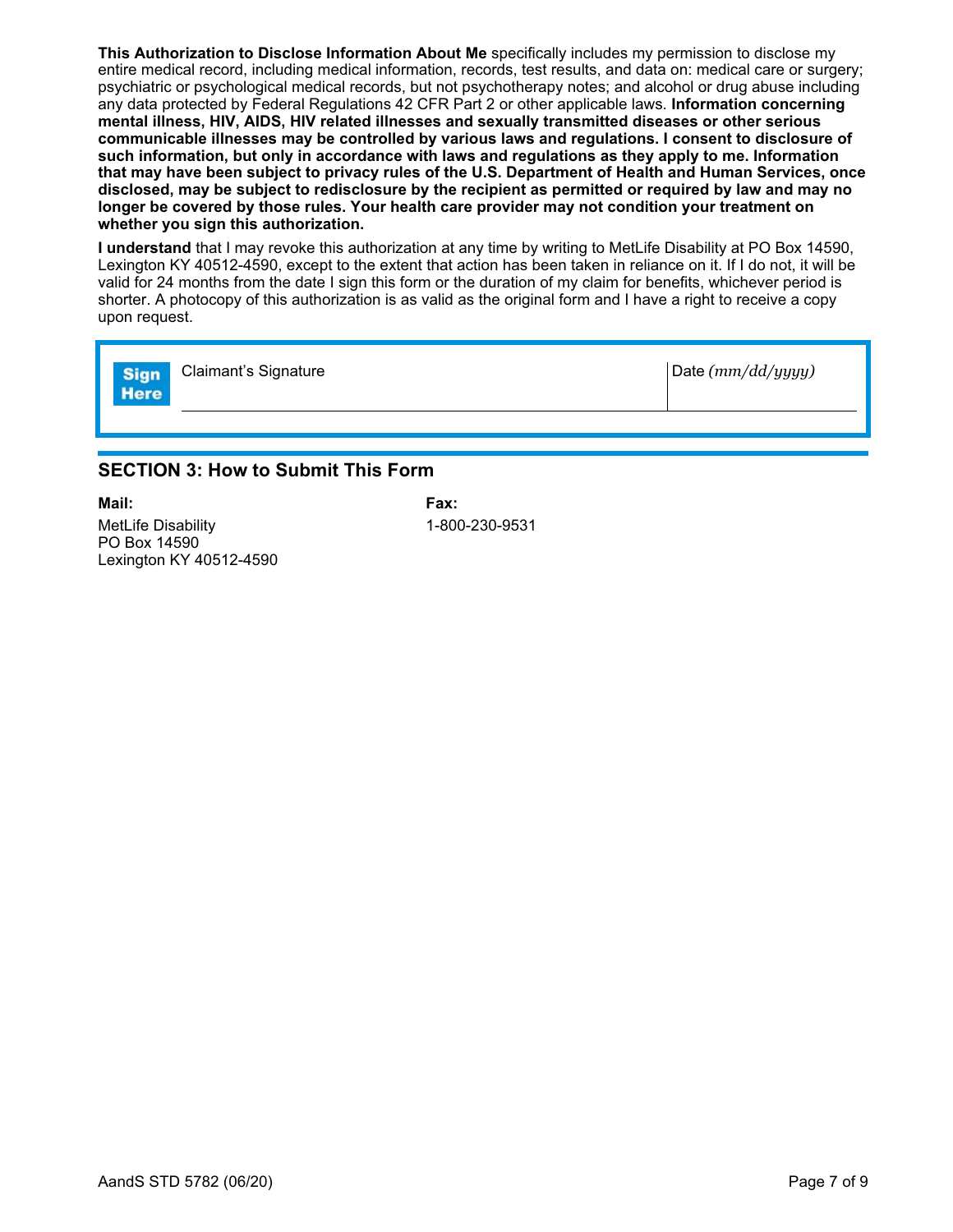## **Fraud Warnings**

Before signing this claim form, please read the warning for the state where you reside and for the state where the insurance policy under which you are claiming a benefit was issued.

**Alabama, Arkansas, District of Columbia, Louisiana, Massachusetts, Minnesota, New Mexico, Ohio, Rhode Island and West Virginia:** Any person who knowingly presents a false or fraudulent claim for payment of a loss or benefit or knowingly presents false information in an application for insurance is guilty of a crime and may be subject to fines and confinement in prison.

**Alaska:** A person who knowingly and with intent to injure, defraud, or deceive an insurance company files a claim containing false, incomplete or misleading information may be prosecuted under state law.

**Arizona:** For your protection, Arizona law requires the following statement to appear on this form. Any person who knowingly presents a false or fraudulent claim for payment of a loss is subject to criminal and civil penalties.

**California:** For your protection, California law requires the following to appear on this form: Any person who knowingly presents a false or fraudulent claim for the payment of a loss is guilty of a crime and may be subject to fines and confinement in state prison.

**Colorado:** It is unlawful to knowingly provide false, incomplete or misleading facts or information to an insurance company for the purpose of defrauding or attempting to defraud the company. Penalties may include imprisonment, fines, denial of insurance and civil damages. Any insurance company or agent of an insurance company who knowingly provides false, incomplete, or misleading facts or information to a policyholder or claimant for the purpose of defrauding or attempting to defraud the policyholder or claimant with regard to a settlement or award payable from insurance proceeds shall be reported to the Colorado Division of Insurance within the Department of Regulatory Agencies to the extent required by applicable law.

**Delaware:** Any person who knowingly, and with intent to injure, defraud or deceive any insurer, files a statement of claim containing any false, incomplete or misleading information is guilty of a felony.

**Florida:** Any person who knowingly and with intent to injure, defraud or deceive any insurer files a statement of claim or an application containing any false, incomplete or misleading information is guilty of a felony of the third degree.

**Idaho, Indiana and Oklahoma:** WARNING: Any person who knowingly, and with intent to injure, defraud or deceive any insurer, makes any claim for the proceeds of an insurance policy containing any false, incomplete or misleading information is guilty of a felony.

**Kentucky:** Any person who knowingly and with intent to defraud any insurance company or other person files a statement of claim containing any materially false information or conceals, for the purpose of misleading, information concerning any fact material thereto commits a fraudulent insurance act, which is a crime.

**Maine, Tennessee and Washington:** It is a crime to knowingly provide false, incomplete or misleading information to an insurance company for the purpose of defrauding the company. Penalties may include imprisonment, fines or a denial of insurance benefits.

**Maryland:** Any person who knowingly or willfully presents a false or fraudulent claim for payment of a loss or benefit or who knowingly or willfully presents false information in an application for insurance is guilty of a crime and may be subject to fines and confinement in prison.

**New Hampshire:** Any person who, with a purpose to injure, defraud or deceive any insurance company, files a statement of claim containing any false, incomplete, or misleading information is subject to prosecution and punishment for insurance fraud as provided in RSA 638:20.

**New Jersey:** Any person who knowingly files a statement of claim containing any false or misleading information is subject to criminal and civil penalties.